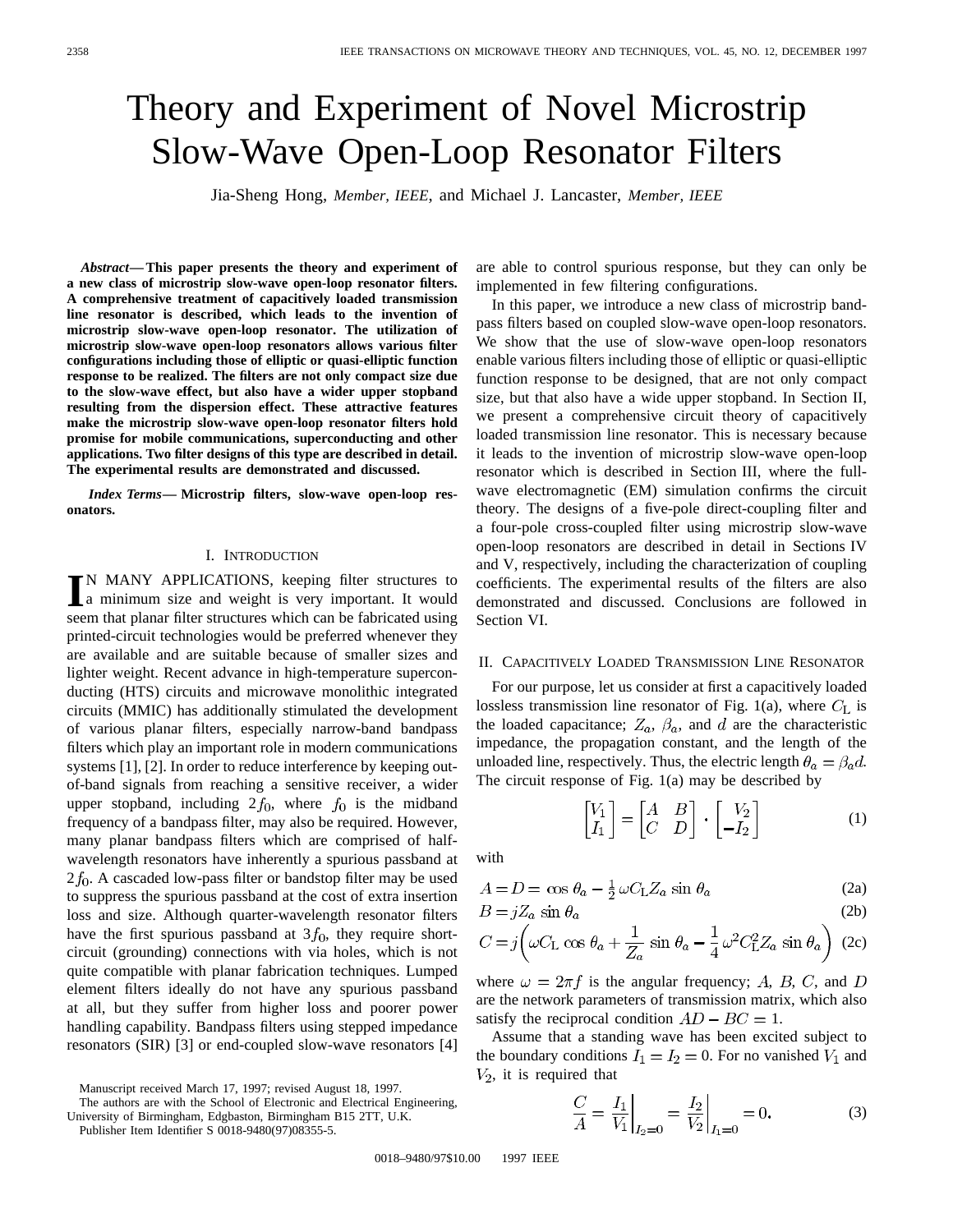

Fig. 1. (a) Capacitively loaded transmission line resonator and (b) a microstrip slow-wave open-loop resonator on substrate (not shown).

Because

$$
A = \frac{V_1}{V_2}\Big|_{I_2=0}
$$
  
=  $\begin{cases} -1, & \text{for the fundamental resonance} \\ 1, & \text{for the first spurious resonance} \end{cases}$  (4)

we have from (2a) that

$$
\cos \theta_{a0} - \frac{1}{2} \omega_0 C_{\text{L}} Z_a \sin \theta_{a0} = -1 \tag{5a}
$$

$$
\cos \theta_{a1} - \frac{1}{2} \omega_1 C_{\text{L}} Z_a \sin \theta_{a1} = 1 \tag{5b}
$$

where the subscripts 0 and 1 indicate the parameters associated with the fundamental and the first spurious resonance, respectively. Substituting (5a) and (5b) into (2c), and letting  $C = 0$  according to (3), yield

$$
\frac{\omega_0 C_\text{L}}{2} \left( 1 - \cos \theta_{a0} \right) = \frac{1}{Z_a} \sin \theta_{a0} \tag{6a}
$$

$$
\frac{\omega_1 C_L}{2} (1 + \cos \theta_{a1}) = -\frac{1}{Z_a} \sin \theta_{a1}.
$$
 (6b)

These two eigenequations can further be expressed as

$$
\theta_{a0} = 2 \tan^{-1} \left( \frac{1}{\pi f_0 Z_a C_{\text{L}}} \right) \tag{7a}
$$

$$
\theta_{a1} = 2\pi - 2 \tan^{-1} (\pi f_1 Z_a C_{\text{L}})
$$
 (7b)

from which the fundamental resonant frequency  $f_0$  and the first spurious resonant frequency  $f_1$  can be determined. Now it can clearly be seen from (7a) and (7b) that  $\theta_{a0} = \pi$ and  $\theta_{a1} = 2\pi$  when  $C_{L} = 0$ . This is the case for the unloaded half-wavelength resonator. For  $C_{\text{L}} \neq 0$ , it can be shown that the resonant frequencies are shifted down as the loading capacitance is increased, indicating the slowwave effect. For the demonstration Fig. 2 plots the calculated resonant frequencies according to (7a) and (7b), as well as their ratio for different capacitance loading when  $Z_a = 52 \Omega$ ,  $d = 16$  mm and the associated phase velocity  $v_{pa} = 1.1162$  $\times$  10<sup>8</sup> m/s. As can be seen when the loading capacitance is increased, in addition to the decrease of both resonant



Fig. 2. Calculated fundamental and first spurious resonant frequencies of a capacitively loaded transmission line resonator, as well as their ratio against loading capacitance, obtained using a circuit mode.

frequencies, however, the ratio of the first spurious resonant frequency to the fundamental one is increased. To understand the physical mechanism that underlines this phenomenon, which is important for our applications, we may consider the circuit of Fig. 1(a) as a unit cell of a periodically loaded transmission line. This is plausible as we may mathematically expand a function defined in a bounded region into a periodic function. Let  $\beta$  be the propagation constant of the capacitively loaded lossless periodic transmission line. Applying Floquet's theorem [5], i.e.,

$$
V_2 = e^{-j\beta d} V_1
$$
  

$$
-I_2 = e^{-j\beta d} I_1
$$
 (8)

to (1) results in

$$
\begin{bmatrix} A - e^{j\beta d} & B \\ C & D - e^{j\beta d} \end{bmatrix} \cdot \begin{bmatrix} V_2 \\ -I_2 \end{bmatrix} = \begin{bmatrix} 0 \\ 0 \end{bmatrix}.
$$
 (9)

A nontrivial solution for  $V_2$ ,  $I_2$  exists only if the determinant vanishes. Hence,

$$
(A - e^{j\beta d})(D - e^{j\beta d}) - BC = 0.
$$
 (10)

Since  $A = D$  for the symmetry and  $AD - BC = 1$  for the reciprocity, the dispersion equation of (10) becomes

$$
\cos\left(\beta d\right) = \cos\theta_a - \frac{1}{2}\,\omega C_{\rm L} Z_a \,\sin\theta_a \tag{11}
$$

according to  $(2a)$ – $(2c)$ .

Because the dispersion equation governs the wave propagation characteristics of the loaded line, we can substitute (7a) and (7b) into (11) for those particular frequencies. It turns out that  $\cos(\beta_0 d) = -1$  for the fundamental resonant frequency and  $\cos(\beta_1 d) = 1$  for the first spurious resonant frequency. As  $\beta_0 = \omega_0/v_{p0}$  and  $\beta_1 = \omega_1/v_{p1}$ , where  $v_{p0}$  and  $v_{p1}$  are the phase velocities of the loaded line at the fundamental and the first spurious resonant frequencies, respectively, we obtain

$$
\frac{f_1}{f_0} = 2 \frac{v_{p1}}{v_{p0}}.\t(12)
$$

If there were no dispersion the phase velocity would be a constant. This is only true for the unloaded line. However, for the periodically loaded line the phase velocity is frequency dependant. It would seem that, in our case , the increase in ratio of the first spurious resonant frequency to the fundamental one when the capacitive loading is increased would attribute to the increase of the dispersion. This may clearer be seen from the dispersion curves plotted in Fig. 3, which are obtained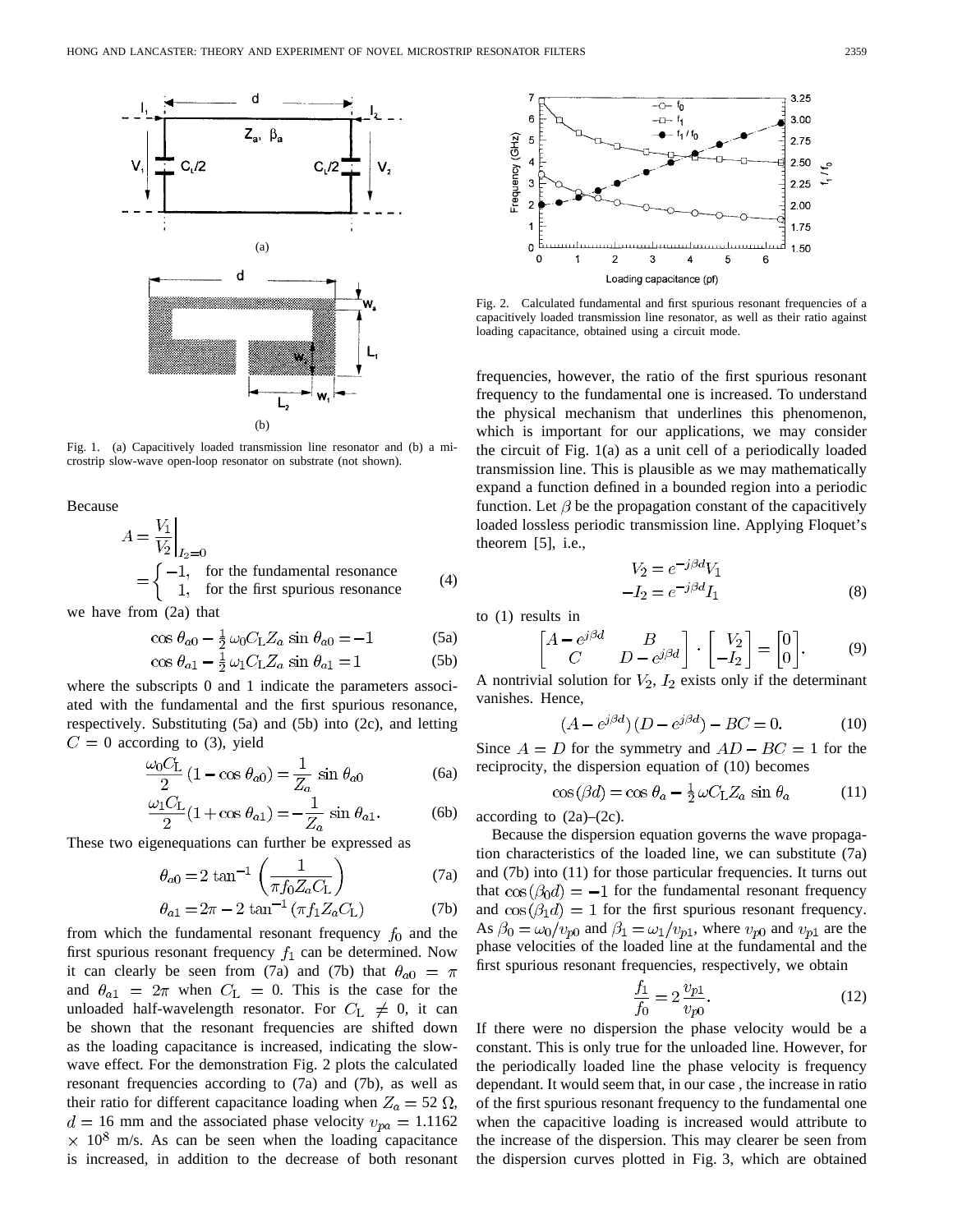

Fig. 3. Dispersion curves of a capacitively loaded lossless transmission line.

from (11). Notice that the vertical axis is normalized with respect to  $v_{pa}$ , the phase velocity of the unloaded line. Thus, the normalized phase velocity for any point on the dispersion curves is given by the slope of the line joining the point to the origin. The diagonal broken line has a constant slope of 1, representing the nondispersion characteristic of the unloaded line ( $C_{\rm L} = 0$ ). However, for any  $C_{\rm L} > 0$  the slope dose not keep constant anymore, indicating the dispersion. As the loading capacitance  $C<sub>L</sub>$  is increased, the slope or the phase velocity is decreased, which is also applicable for both the fundamental and the first spurious resonance occurring at  $\beta d = \beta_0 d = \pi$  and  $\beta d = \beta_1 d = 2\pi$ , respectively. This is what would be expected for the slow-wave effect. On the other hand, one can also easily find from Fig. 3 that for a given  $C_{\text{L}}$ , the slope or the phase velocity of the first spurious resonance is larger than that of the fundamental resonance, and the difference between these two increases when  $C_{L}$  is increased. This, together with (12), would confirm that the dispersion effect indeed accounts for the increase in ratio of the first spurious resonant frequency to the fundamental one. Therefore, this property can be used to design the bandpass filter with a wider upper stopband.

## III. SLOW-WAVE OPEN-LOOP RESONATOR

It is obvious that based on the circuit model of Fig. 1(a) different resonator configurations may be realized. Herein, we propose a so-called microstrip slow-wave open-loop resonator, which is composed of a microstrip line with both ends loaded with folded open-stubs as Fig. 1(b) shows. The folded arms of open-stubs are not only for increasing the loading capacitance to ground as referred to Fig. 1(a), but also for the purpose of interstage or cross couplings. Shown in Fig. 4 are the fundamental and first spurious resonant frequencies as well as their ratio against the length of folded open-stub, obtained using a full-wave electromagnetic (EM) simulator [7]. Note



Fig. 4. Simulated fundamental and first spurious resonant frequencies of a microstrip slow-wave open-loop resonator, as well as their ratio against the loading open-stub, obtained using a full-wave EM simulator.

that in this case the length of folded open-stub is defined as  $L = L_1$  for  $L \le 5.5$  mm and  $L = 5.5 + L_2$  for  $L > 5.5$  mm as referring to Fig. 1(b). One can see that the results obtained by the full-wave EM simulation bear the similarity to those obtained by the circuit theory shown in Fig. 2. This is what would be expected because in this case the unloaded microstrip line, which has a length of  $d = 16$  mm and a width of  $w_a =$ 1.0 mm on a substrate with a relative dielectric constant of 10.8 and a thickness of 1.27 mm, exhibits about the same parameters of  $Z_a$  and  $v_{pa}$  as those assumed in Fig. 2, while the open-stub could approximate to the lumped capacitor. At this stage, it may be worthwhile pointing out that to approximate to the lumped capacitor, it is essential that the open-stub should have a wider line or lower characteristic impedance. In this case, by referring to Fig. 1(b), we have  $w_1 = 2.0$ mm and  $w_2 = 3.0$  mm for the folded open-stub. It should be mentioned that the slow-wave open-loop resonator differs from the miniaturized hairpin-resonator [6] primarily in that they are developed from rather different concepts and purposes. The latter is developed from conventional hairpin resonator by increasing capacitance between both ends to reduce the size of the conventional hairpin resonator [6]. The main advantage of microstrip slow-wave open-loop resonator of Fig. 1(b) over the previous ones is that various filter structures (see Fig. 5) can be developed, including canonical filter in Fig. 5(d) and cascaded quadruplet (CQ) filter in Fig. 5(e) which exhibit elliptic or quasi-elliptic function response.

#### IV. FIVE-POLE DIRECT COUPLING FILTER

For our demonstration we will focus on two examples of narrow-band microstrip slow-wave open-loop resonator filters. The first one is a five-pole direct-coupling filter with overlapped coupled slow-wave open-loop resonators as Fig. 5(c) shows. This filter was originally developed to meet the following specifications for an instrumentation application: As

| Center frequency       | 1335 MHz                |
|------------------------|-------------------------|
| 3-dB bandwidth         | 30 MHz                  |
| Passband loss          | 3 dB Max                |
| Min stopband rejection | dc to $1253$ MHz, 60 dB |
|                        | 1457-2650 MHz, 60 dB    |
|                        | 2650-3100 MHz, 30 dB    |
| 60-dB bandwidth        | 200 MHz Max             |
|                        |                         |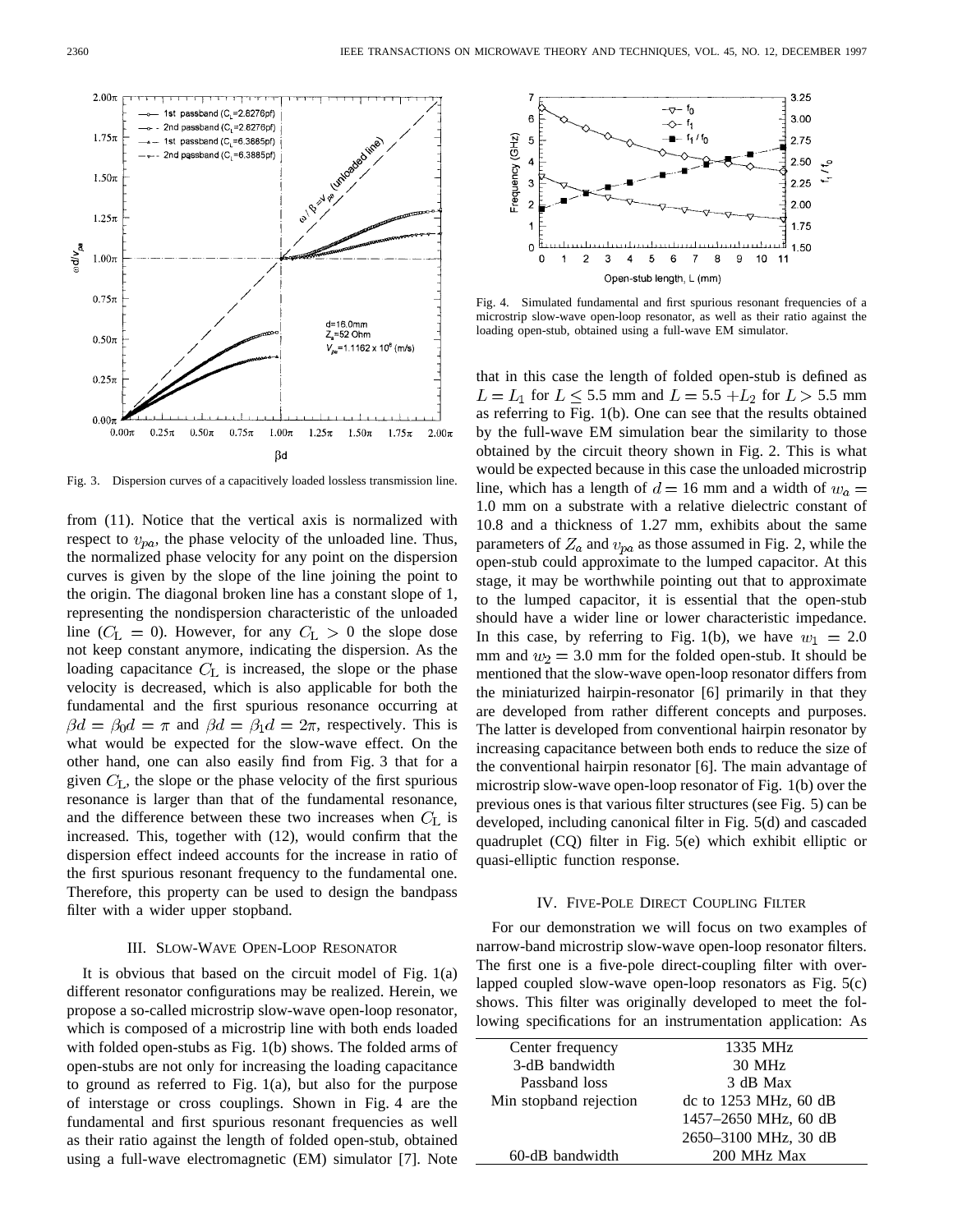

Fig. 5. Some filter structures realized using microstrip slow-wave open-loop resonators: (a), (b), and (c) directive coupling filters; (d) canonical filter; and (e) cascaded quadruplet (CQ) filter.



Fig. 6. (a) An equivalent circuit of the five-pole directive coupling bandpass filter and (b) an associated low-pass prototype filter.

can be seen a wide upper stopband including  $2f_0$  is required and at least 30-dB rejection at  $2f_0$  is needed.

The bandpass filter may be represented by an equivalent circuit shown in Fig. 6(a), where  $1/\sqrt{LC} = \omega_0$  is the center angular frequency of the filter;  $M_{12}$ ,  $M_{23}$ ,  $\cdots$ ,  $M_{45}$  are the coupling coefficients between adjacent resonators, and  $Q_e$ is the external quality factor denoting the input and output coupling. The coupling coefficients and external quality factor may be synthesized from a low-pass prototype filter shown in Fig. 6(b), where the rectangular boxes represent frequency invariant immittance inverters defined through a transmission matrix of the form [8]

$$
\begin{bmatrix} 0 & j/J \\ jJ & 0 \end{bmatrix} \tag{13}
$$

in which  $J$  is the characteristic admittance of the inverter, and in our case  $J = 1$ . The other elements  $g_1, g_2, \dots, g_5$ of the prototype filter could be determined by synthesizing a standard Chebyshev filter. The external quality factor and coupling coefficients can then be found by

$$
Q_e = \frac{g_0 g_1}{\text{FBW}}M_{12} = M_{45} = \frac{\text{FBW}}{\sqrt{g_1 g_2}}M_{23} = M_{34} = \frac{\text{FBW}}{\sqrt{g_2 g_3}}
$$
(14)

where FBW denotes the fractional bandwidth of bandpass filter. Considering the effect of conductor loss that is the narrower the bandwidth, the higher is the insertion loss, which is even higher at the passband edges because the group delay is usually longer at the passband edges, we designed the filter with a slightly wider FBW, trying to meet the 3-dB bandwidth of 30 MHz as specified, and found

$$
M_{12} = M_{45} = 0.0339
$$
  
\n
$$
M_{23} = M_{34} = 0.0235
$$
  
\n
$$
Q_e = 22.4382.
$$
\n(15)

The next step of the filter design was to characterize the couplings between adjacent microstrip slow-wave openloop resonators as well as the external quality factor of the input or output microstrip slow-wave open-loop resonator. The coupling  $M_{ij}$  of any pair of adjacent resonators may be characterized by [9]

$$
M_{ij} = \frac{f_{p2}^2 - f_{p1}^2}{f_{p2}^2 + f_{p1}^2} \tag{16}
$$

where  $f_{p1}$  and  $f_{p2}$  are the lower and higher split resonant frequencies of a pair of coupled resonators when they are decoupled from the remainder. The external quality factor may be characterized by

$$
Q_e = \frac{f_0}{\delta f_{3 \text{ dB}}}
$$
 (17)

where  $f_0$  and  $\delta f_{3 \text{ dB}}$  are the resonant frequency and the 3dB bandwidth of the input or output resonator when it alone is externally excited. Because the split resonant frequencies of coupled resonators and the 3-dB bandwidth of the input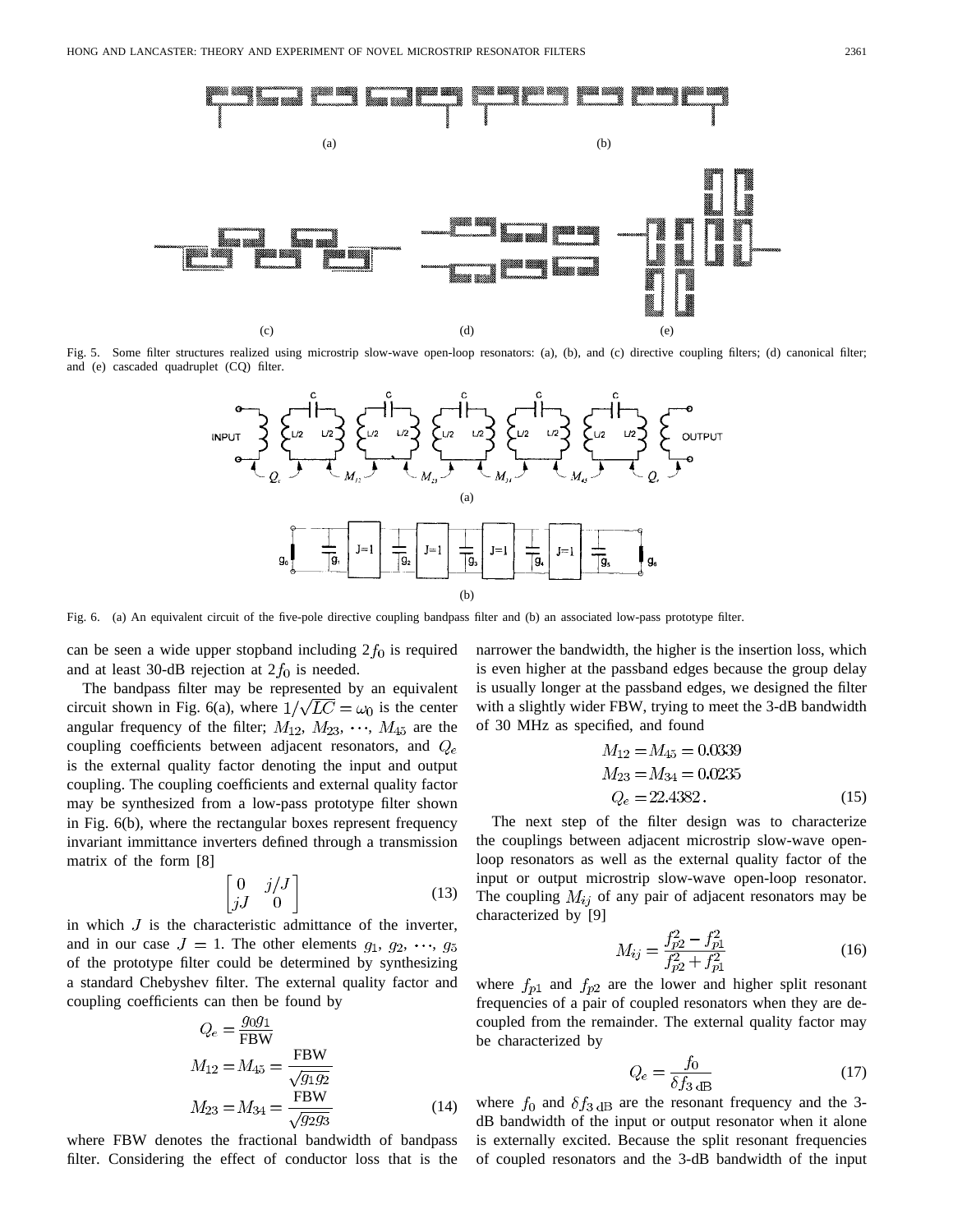

Fig. 7. (a) Typical frequency responses simulated for extracting the coupling coefficient. (b) Typical frequency responses simulated for extracting the external quality factor.

or output resonator are quite easily identified in full-wave EM simulation, we used the full-wave EM simulator [7] to model the coupling coefficients and external  $Q$ . Shown in Fig. 7(a) and (b) are the typical frequency responses obtained from the EM simulation for extracting coupling coefficient and external  $Q$ , respectively. Fig. 8(a) depicts the extracted coupling coefficient against different overlapped length d for a fixed coupling gap  $s$ , where the size of the resonator is 16 mm by 6.5 mm on a substrate with a relative dielectric constant of 10.8 and a thickness of 1.27 mm. One can see that the coupling almost increases linearly with the overlapped length. It can also be shown that for a fixed  $d$  reducing or increasing coupling gap  $s$  increases or decreases the coupling. From the filter configuration of Fig. 5(c), one might expect the cross coupling between nonadjacent resonators. We investigated this issue and found that the cross coupling between nonadjacent resonators is quite small when the separation between them is larger than 2 mm as Fig. 8(b) shows. This, however, suggests that the filter configuration of Fig. 5(b) would be more suitable for very narrow-band realization which requires very weak coupling between resonators. Having characterized the couplings we designed the filter with the aid of the EM simulator. The filter was then fabricated on a RT/Duroid substrate. Fig. 9 shows a photograph of the fabricated filter. The size of this five-pole filter is about 0.70  $\lambda_{\rm go}$  by 0.15  $\lambda_{\rm go}$ , where  $\lambda_{\rm go}$  is the guided wavelength of a 50- $\Omega$  line on the substrate at the midband frequency. Fig. 10 shows experimental results,



Fig. 8. Modeled coupling coefficients of (a) overlapped coupled and (b) end-coupled slow-wave open-loop resonators.



Fig. 9. A photograph of the fabricated five-pole bandpass filter using microstrip slow-wave open-loop resonators.

which represent the first design iteration. Fig. 10(a) gives the details of the passband while Fig. 10(b) shows the wide-band response. Except for a slight deviation in the center frequency and bandwidth, the filter had a midband loss less than 3 dB and exhibited the excellent stopband rejection. It can be seen that more than 50-dB rejection at  $2f_0$  has been achieved.

## V. FOUR-POLE CROSS-COUPLED FILTER

The second trial microstrip slow-wave open-loop resonator filter is that of four-pole cross-coupled filter that is a basic unit of CQ [10] filter of Fig. 5(e). It should be noticed that in this case the CQ filter structure is the same as the canonical one of Fig. 5(d). Shown in Fig. 11(a) is an equivalent circuit of the filter, where  $M_{14}$  denotes the cross coupling between the input and output resonators. This bandpass filter could be synthesized with the aid of a low-pass prototype filter of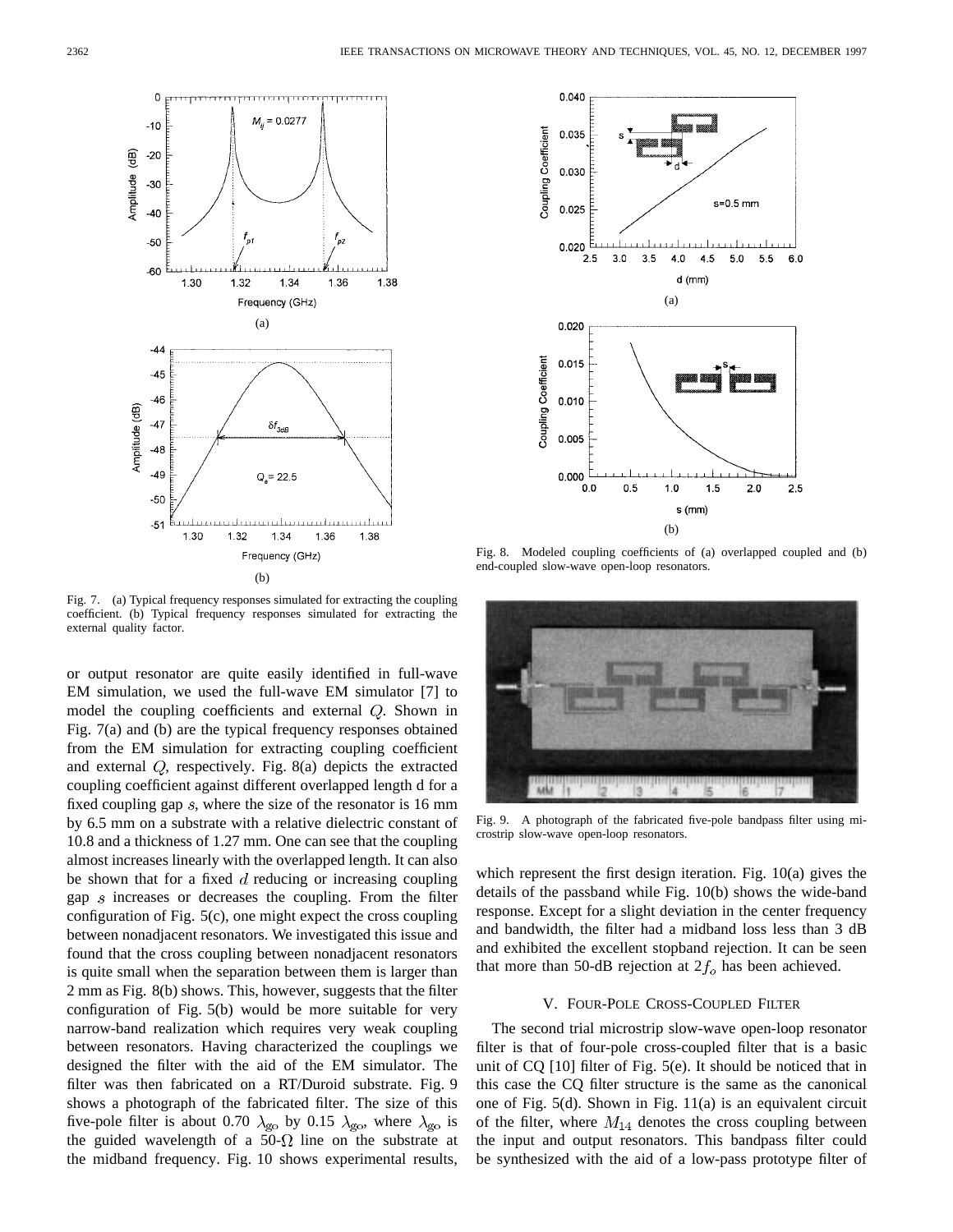

Fig. 10. Measured filter performance for the five-pole slow-wave open-loop resonator filter. (a) The details of passband response and (b) the wide-band response.

Fig. 11(b), whose element values may be obtained using a method described in [11]. Once the element values are found, the external quality factor  $Q_e$  and the coupling coefficients of the filter can be calculated by

$$
Q_e = \frac{g_0 g_1}{\text{FBW}}M_{12} = M_{34} = \frac{\text{FBW}}{\sqrt{g_1 g_2}}M_{23} = \frac{\text{FBW} \cdot J_2}{g_2}M_{14} = \frac{\text{FBW} \cdot J_1}{g_1}.
$$
 (18)

The calculated design parameters of the four-pole crosscoupled bandpass filter are listed below

$$
Q_e = 26.975
$$
  
\n
$$
M_{12} = M_{34} = 0.0297
$$
  
\n
$$
M_{23} = 0.0241
$$
  
\n
$$
M_{14} = -0.003.
$$
 (19)



Fig. 11. (a) An equivalent circuit of the four-pole cross-coupled bandpass filter and (b) an associated low-pass prototype filter.

Next, the coupling coefficients of three basic coupling structures encountered in this filter were modeled using the similar approach as described in the last section. The results are depicted in Fig. 12. Notice that the mixed and magnetic couplings are used to realize  $M_{12} = M_{34}$  and  $M_{23}$ , respectively. While the electric coupling is used to achieve the cross coupling  $M_{14}$ . The tapped line input or output was used in this case and the associated external  $Q$  could be characterized by the method mentioned before. The filter was designed and fabricated on a RT/Duroid 6010 substrate with a relative dielectric constant of 10.8 and a thickness of 1.27 mm. Fig. 13 shows a photograph of the fabricated four-pole cross-coupled filter. In this case, the size of the filter amounts only to 0.18  $\lambda_{\rm go}$  by 0.36  $\lambda_{\rm go}$ . The measured filter performance is illustrated in Fig. 14. The measured 3 dB bandwidth is about 4% at 1.3 GHz. The minimum passband loss was approximately 2.7 dB. The filter exhibited a wide upper stopband with a rejection better than 40 dB up to about 3.4 GHz. The two transmission zeros that are the typical elliptic function response can also clearly be observed. However, the locations of transmission zeros are asymmetric. It would seem that this is mainly resulted from a frequency-dependent cross coupling.

To investigate this issue, we have simulated the field distributions of resonators 1 and 4 against frequencies using the full-wave EM simulation. It turns out that the charge or the electric field density at the upper rejection frequency is higher than that at the lower rejection frequency. This would mean that the electric coupling is stronger at the upper rejection frequency than that at the lower one. As the cross coupling is resulted from the electric coupling between resonators 1 and 4, the stronger the cross coupling, the closer is the transmission zero approaching to the passband edge. This could account for the asymmetric frequency response of Fig. 14. We have then assumed a frequency-dependent cross coupling in a circuit mode of the filter, and obtained a theoretical prediction in Fig. 15, showing an asymmetric frequency response being consistent with the experimental one. Having found the possible cause for the asymmetry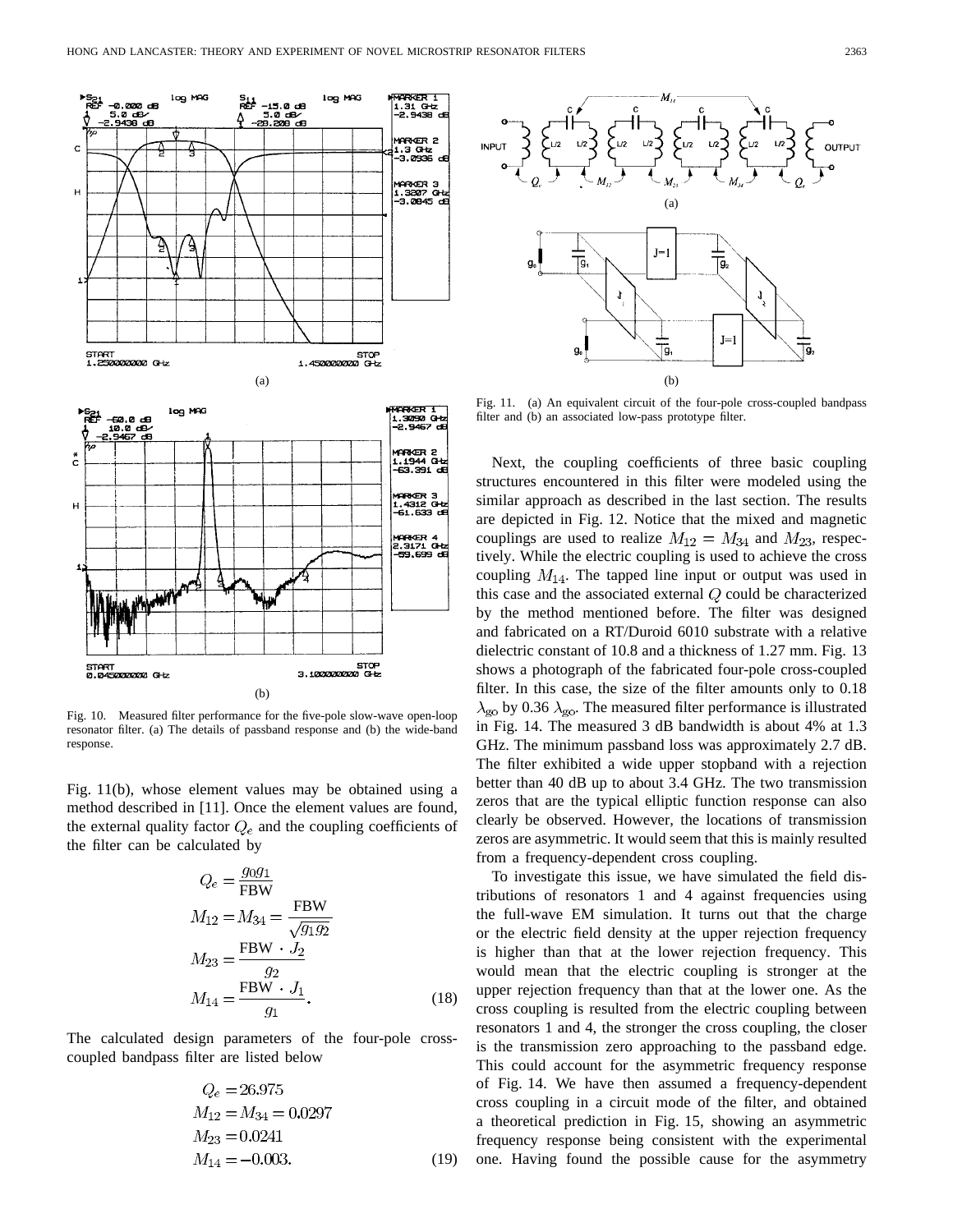

Fig. 12. Modeled coupling coefficients of coupled microstrip slow-wave open-loop resonators. (a) Magnetic coupling, (b) mixed coupling, and (c) electric coupling.



Fig. 13. A photograph of the fabricated four-pole bandpass filter using microstrip slow-wave open-loop resonators.

of transmission zeros, we have experimentally attempted to compensate for the frequency-dependent cross coupling. This was done by inserting a tuning element between the coupling gap of resonators 1 and 4. This approach was justifiable on a fact that the charge distributions of coupled resonators are different at the upper and lower rejection frequencies as observed from the full-wave EM simulation. Hence, depending on the tuning element position, the coupling at the upper and lower rejection frequencies could somewhat be balanced. The feasibility of this approach was confirmed by the experiment and the final experimental result is shown in Fig. 16, where a significant improvement in symmetric response is evident.

# VI. CONCLUSION

We have presented both the theory and experiment of a new class of planar microwave bandpass filters using microstrip slow-wave open-loop resonators. The theoretical treatment of capacitively loaded transmission line resonator has not only led to the invention of microstrip slow-wave open-loop resonators, but also given an insight into the properties of this type of resonators. We have performed the full-wave



Fig. 14. Measured filter performance for the four-pole slow-wave open-loop resonator filter exhibiting elliptic function response. (a) The details of passband response and (b) the spurious response.

EM simulation to confirm the circuit theory. It has been demonstrated that the use of the microstrip slow-wave openloop resonators allows various filter configurations including those of elliptic or quasi-elliptic function response to be realized that are not only compact size due to the slow-wave effect, but that also have a wider upper stopband resulted from